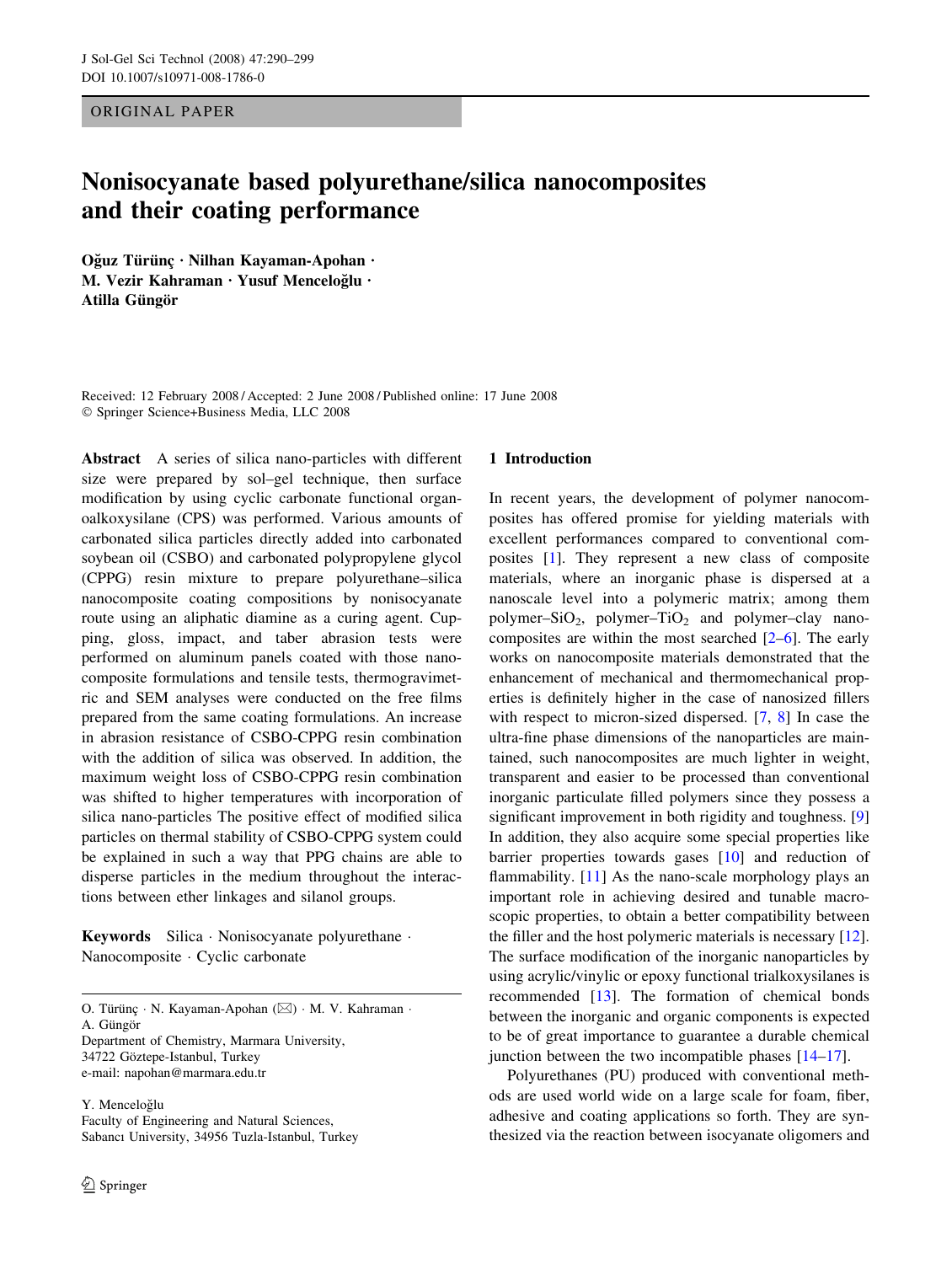<span id="page-1-0"></span>polyol oligomers. During this process, inevitable use of isocyanates makes polyurethane production quite toxic and dangerous. Despite the extremely toxic nature of isocyanates, polyurethanes made enormous market penetration following the second world war. Especially, the extreme flexibility in the production of polyether polyols with different structures was the distinct reason behind this tremendous market gain of PU. Early days of the introduction of polyurethanes, available technology and attraction of production cost were the prime factors for a commercial success. However, in the last two decade; harmony between technology, economy and ecology became dictating factor introduction of new methods and materials. In this sense, cyclic carbonates are a class of materials drawing attention for their potential use in environmental-friendly PU technology [[18\]](#page-9-0). Cyclic carbonates can be synthesized from epoxy compounds or oligomers [[19–31\]](#page-9-0). Network or linear non-isocyanate polyurethanes are synthesized by the reaction of cyclic carbonates with aliphatic diamines [[32–38\]](#page-9-0). This reaction produce neither volatile nor non-volatile by-product, but do produce intermolecular hydrogen bridges at which the susceptibility of the polymer back-bone to hydrolyze lowers. The lethal dose of meta-xylene diamine which is the most toxic diamine compound used in non-isocyanate polyurethane production is 20–40 times lower than that of the most used polyisocyanate, diphenylmethane diisocyanate [\[39](#page-9-0)].

The main objective of this work is to development of environmentally friendly polyurethane–silica nanocomposite coatings with good thermal and mechanical properties. To accomplish this aim, a novel cyclic carbonate functional organoalkoxysilane (CPS) coupling agent was synthesized and used for the modification of silica particle surface. The cyclic-carbonate functional resins and modified silica particles were used to prepare nanocomposite coating formulations with 0–4 wt% silica content. Finally the formulations were cured with a diamine to form nano-composite coatings by means of a nonisocyanate route. Cupping, gloss, impact, and Taber abrasion tests were performed on aluminum panels coated with those nano-composite formulations and tensile tests, DCS, TGA and SEM analyses were conducted on the free films prepared from the same coating formulations.

### 2 Experimental

# 2.1 Materials

Epoxidized soybean oil (ESBO) with 4.10 epoxy groups per triglyceride molecule was kindly supplied from Cognis Turkey. Polypropyleneglycol diglycidylether (PPG-DGE)

with a molecular weight of 640 g/mol, 3-Glycidyloxypropyl trimethoxysilane (GPTMS) and Tetrabutylammonium bromide (TBAB) were purchased from Sigma-Aldrich. Tetraethylorthosilicate (TEOS), pyridine and butylenediamine (BDA) were purchased from Merck AG. BYK-331 was obtained from BYK Chemie. Carbondioxide was used after passage through a silica gel column. All other chemicals were of analytical grade and were purchased from Merck AG. Anode oxidized aluminum panels (75 mm  $\times$  150 mm  $\times$  0.82 mm) were used as substrates in all coating applications.

### 2.2 Synthesis

### 2.2.1 Preparation of silica particles

The silica sols were obtained from five different formulations given in the Table 1 according to Ströber method [\[40](#page-9-0)]. TEOS and half volume of ethanol were charged into a round-bottom flask and heated to 50  $^{\circ}$ C. Then ammonia, water and the remaining half of ethanol were added and stirred magnetically for 10 h at the same temperature. The TEOS was hydrolyzed to form  $Si(OH)_4$  which then condensed to form silica particles. The silica particles were washed with dichloromethane and dried at 110 °C before being used in the polyurethane matrix.

### 2.2.2 Carbonate functionalization of silica particles

GPTMS with 5 wt% of TBAB catalyst was charged into a round-bottom reactor and heated to  $110\text{ °C}$  in  $CO_2$  stream and stirred for 24 h. The reactor was then cooled to room temperature, unreacted  $CO<sub>2</sub>$  was vented out, catalyst was separated by centrifugation. Then, carbonate functional silane coupling agent (4-((3-(trimethoxysilyl)propoxy) methyl)-1,3-dioxolan-2-one, CPS) and silica particles having M4 formulation were mixed and stirred for further 20 h at  $65^{\circ}$ C. Then, the non-bonded CPS was removed by centrifuge and dichloromethane extraction. A representation of this reaction is shown in Scheme [1](#page-2-0).

Table 1 Silica sol formulations

|                                                                                        | M1    | M <sub>2</sub> | M <sub>3</sub> | M4    | M5    |
|----------------------------------------------------------------------------------------|-------|----------------|----------------|-------|-------|
| <b>TEOS</b><br>(mmol)                                                                  | 10.0  | 10.0           | 10.0           | 10.0  | 10.0  |
| C <sub>2</sub> H <sub>5</sub> OH<br>(mmol)                                             | 165.0 | 165.0          | 165.0          | 165.0 | 165.0 |
| $NH3$ (mmol) 6.0                                                                       |       | 6.0            | 4.0            | 10.0  | 5.0   |
| $H2O$ (mmol) 40.0                                                                      |       | 80.0           | 80.0           | 20.0  | 80.0  |
| Partical size $237 \pm 86$ $321 \pm 29$ $194 \pm 55$ $165 \pm 31$ $275 \pm 45$<br>(nm) |       |                |                |       |       |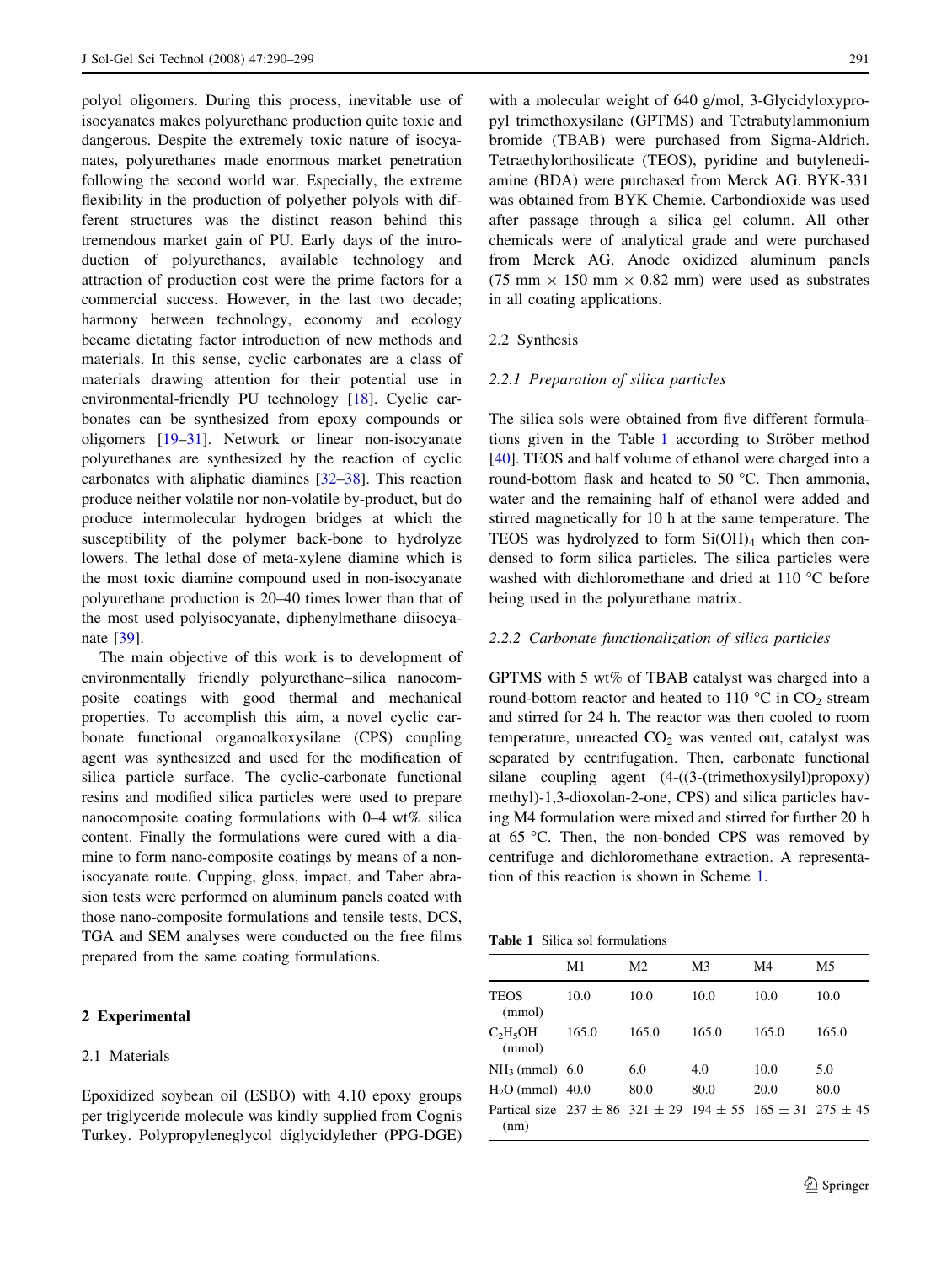<span id="page-2-0"></span>Scheme 1 Synthesis of Carbonate Functional Silica Particles (M4CPS)



2.2.3 Carbonate modification of epoxy resins

In this stage, two different type of epoxy resins were used; ESBO and PPG-DGE. The modification of ESBO was performed in a closed vessel at 110  $^{\circ}$ C and 65 psi CO<sub>2</sub> by TBAB catalysis for 12 h, whereas the modification of PPG-DGE was performed in supercritical conditions (1,500 psi) at 80 °C in 48 h using the same catalyst. A representation of this reaction is shown in Scheme [2](#page-3-0).

# 2.2.4 Preparation of polyurethane-silica nanocomposite coatings and free films by non-isocyanate route

The various amounts of silica particles were added into ethanol, pyridine (as catalyst) and BYK (as wetting agent) mixture and kept in a sonication bath for 30 min. Then a known amount of carbonate modified resins (CSBO and CPPG) were added into the formulation and mixed thoroughly at 150 rpm for 10 min until become clear and homogeneous . Finally BDA was added as a hardener and stirred 10 min additionally. The composition of all coating formulations is given in Table [2](#page-3-0). In order to remove air bubbles formed during mixing; the beaker content heated to 35 °C then kept under gentle vacuum for 10 min without

upsetting the composition. After removal of air bubbles, the prepared formulations were applied on to aluminum panels using a wire gauged bar applicator in order to obtain uniform thickness of 30  $\mu$ m and left at 75 °C for 24 h to cure.

Moreover, hybrid free films were prepared by pouring the liquid formulations on to a Teflon<sup>TM</sup> mold (10 mm  $\times$  50 mm  $\times$  1 mm) and cured at 75 °C.

### 2.3 Characterization

FT-IR spectra were recorded on Shimadzu 8300 FT-IR spectrometer. The solid state cross-polarization (CP)/ magic-anglespinning (MAS) NMR spectra were recorded using a Varian Unity Inova spectrometer operated at 500 MHz. SEM (Scanning Electron Microscope) imaging was performed on a JEOL-JSM-5919LV. SEM micrographs were taken by dropping sols on carbon platform and drying under vacuum before gold-sputtering. Thermogravimetric analyses (TGA) were conducted with Netzsch STA 409 CD while nitrogen purging using a heating rate of 10 °C/min over the temperature range of ca. ambient to 750 °C. Differential Scanning calorimetry (DSC) analyses of the films were obtained using Perkin–Elmer DSC Pyris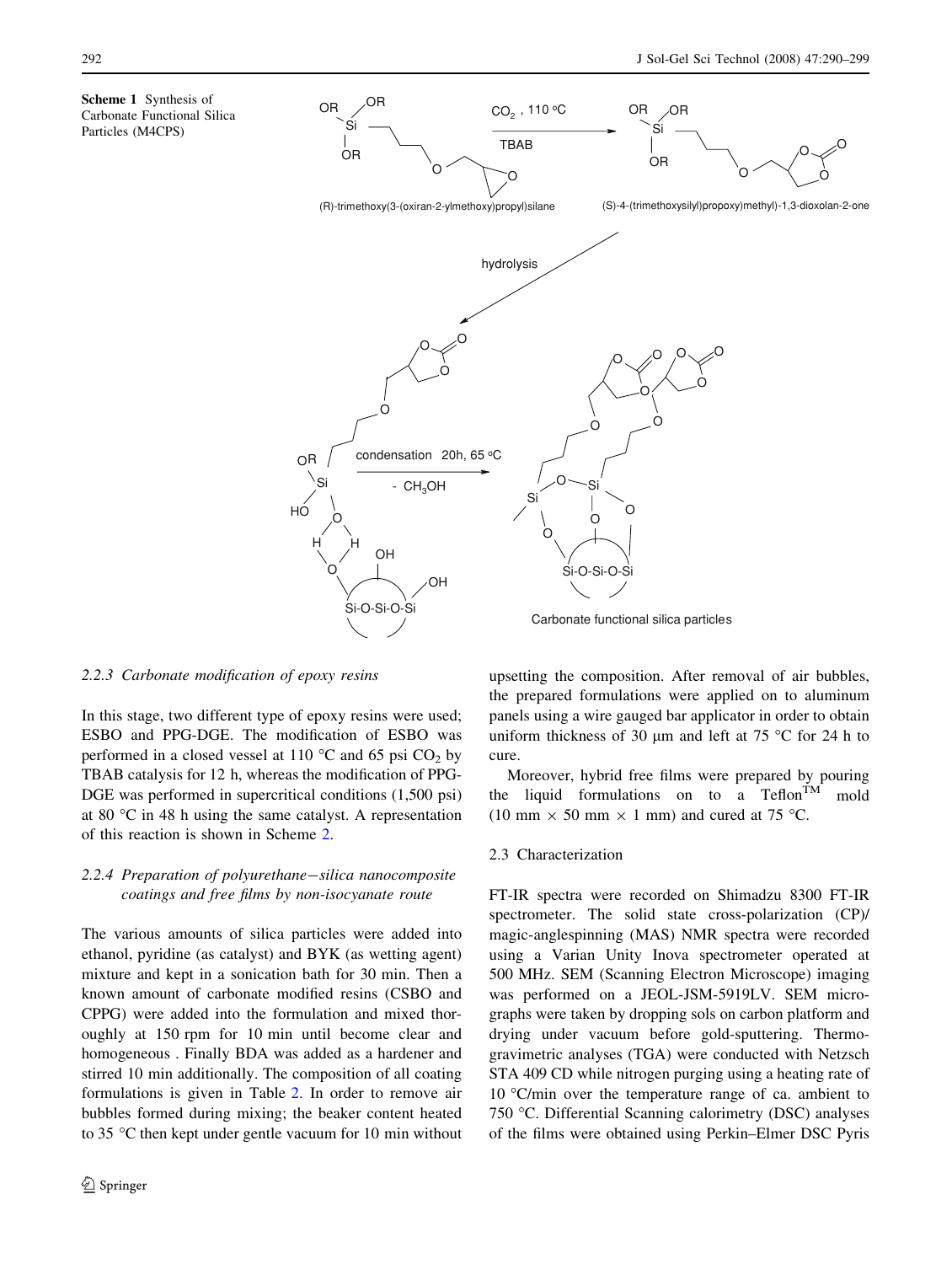<span id="page-3-0"></span>



| <b>Table 2</b> Polyurethane–silica<br>nanocomposite coating<br>formulations | Sample             |              |      |      |      |      |      | % Silica M4CPS (g) BYK <sup>a</sup> (mL) CSBO (g) CPPG (g) BDA (g) Pyridine <sup>b</sup> (mL) |
|-----------------------------------------------------------------------------|--------------------|--------------|------|------|------|------|------|-----------------------------------------------------------------------------------------------|
|                                                                             | CSBO-CPPG-0        | $\Omega$     |      | 2.5  | 15.0 | 15.0 | 5.13 | 5.0                                                                                           |
|                                                                             | $CSBO-CPPG-05$ 0.5 |              | 0.15 | 2.5  | 15.0 | 15.0 | 5.14 | 5.0                                                                                           |
|                                                                             | CSBO-CPPG-1        | 1.0          | 0.30 | 5.0  | 15.0 | 15.0 | 5.15 | 5.0                                                                                           |
|                                                                             | CSBO-CPPG-2        | 2.0          | 0.60 | 10   | 15.0 | 15.0 | 5.16 | 5.0                                                                                           |
|                                                                             | CSBO-CPPG-4        | 4.0          | 1.20 | 20   | 15.0 | 15.0 | 5.17 | 5.0                                                                                           |
|                                                                             | $CSBO-0$           | $\mathbf{0}$ |      | 2.5  | 30.0 | -    | 5.74 | 5.0                                                                                           |
|                                                                             | $CSBO-05$          | 0.5          | 0.15 | 2.5  | 30.0 | -    | 5.75 | 5.0                                                                                           |
| <sup>a</sup> BYK/Ethanol solution<br>$(2 \text{ wt\%})$                     | $CSBO-1$           | 1.0          | 0.30 | 5.0  | 30.0 | -    | 5.76 | 5.0                                                                                           |
|                                                                             | $CSBO-2$           | 2.0          | 0.60 | 10.0 | 30.0 |      | 5.77 | 5.0                                                                                           |
| <sup>b</sup> Pyridine/Ethanol solution                                      | $CSBO-4$           | 4.0          | 1.20 | 20.0 | 30.0 | -    | 5.78 | 5.0                                                                                           |

 $(4 \text{ wt}\%)$ 

Diamond model device. Samples were run under a nitrogen atmosphere from  $-80$  °C to  $+80$  °C with a heating rate of 10 °C/min. The coating properties were measured in accordance with the corresponding standard test methods. This includes Gloss (ASTM D-523-80), Cross-cut (DIN 53151), impact (ASTM D-2794-82), MEK rub test (ASTM D-5402) and cupping test (DIN 53156).

The abrasion resistance of the coatings was determined by subjecting the coated substrate to a standardized Taber abrasion test (ASTM D4060). CS10 wheels were used with a 250 g load on each wheel, and the substrates were abraded cumulatively to 100 cycles.

Mechanical properties of the free films were determined by standard tensile stress–strain tests to measure the modulus (E), ultimate tensile strength  $(\sigma)$  and elongation at break  $(\varepsilon)$ . Standard tensile stress–strain experiments were performed at room temperature on a Materials Testing Machine Z010/ TN2S, using a cross-head speed of 10 mm/min.

### 3 Results and discussion

In this study polyurethane/silica nanocomposites were prepared by nonisocyanate route and their coating performance was investigated. Soybean oil and PPG based PU coatings were reinforced by cyclic-carbonate-modified silica nanoparticles. This new product combines the low cost advantages of vegetable oils and nanocomposite technology for getting higher performance and environmentally friendly nonisocyanate coating technology.

The morphology of prepared silica particles (M1–M5) were analyzed by SEM. The morphology of M4 particles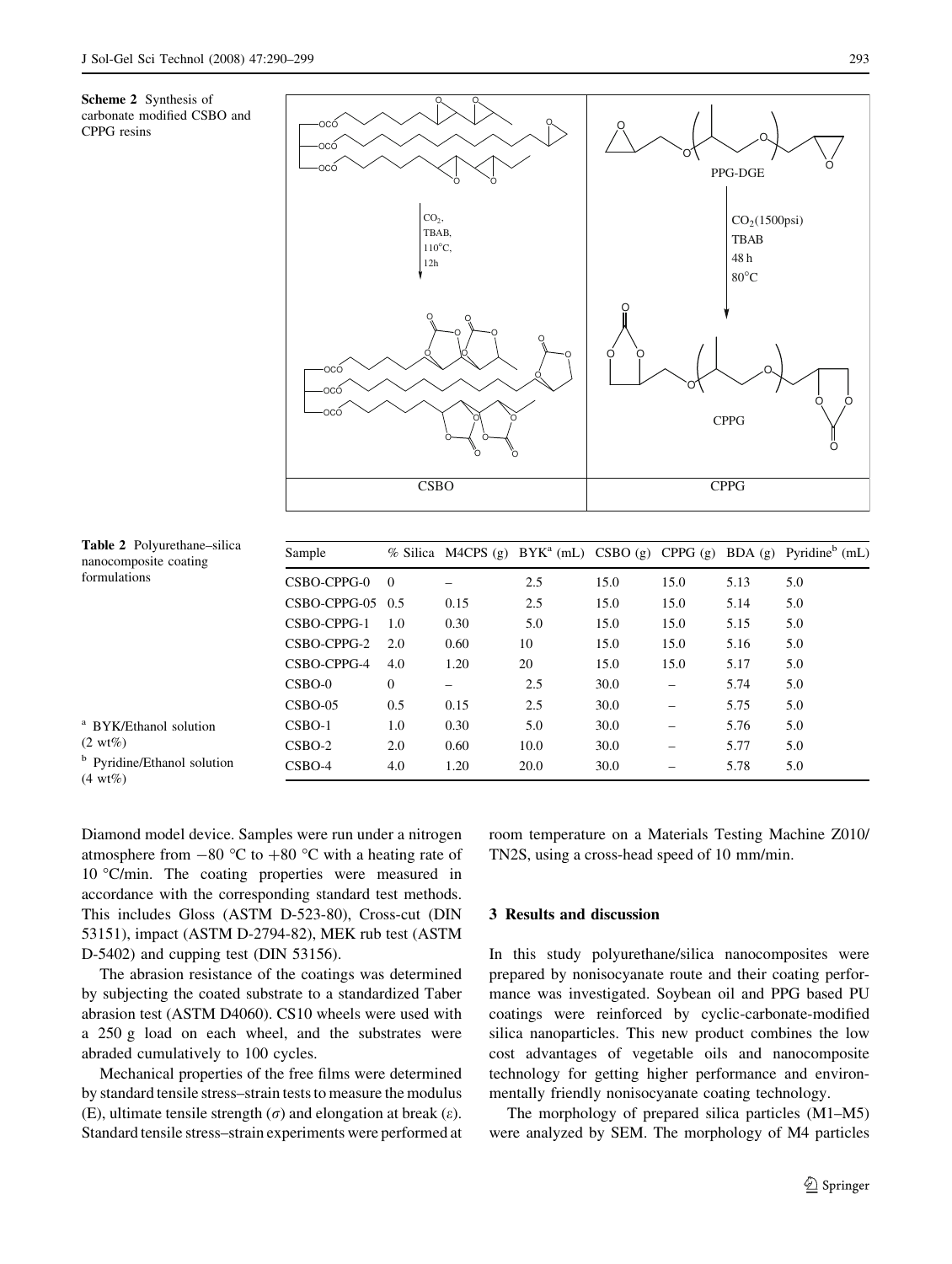

Fig. 1 SEM micrograph of M4 particles

was given in Fig. 1 representatively. SEM investigation demonstrated that all particles are spherical in shape as expected, the mean particle diameters were changed in the range of 165–321 nm as given in Table [1](#page-1-0). As seen in Table [1](#page-1-0), at constant TEOS concentration, ethanol, water and ammonia concentrations significantly affect the particle size. With increasing the concentration of ammonia the particle size increases. Matsoukas and Gulari reported that ammonia promotes hydrolysis and condensation rate, resulting in faster kinetics and larger particles [\[41](#page-9-0)]. On the other hand at constant ammonia concentration, a decrease in the particle size of silica particles from 321 nm to 237 nm with decreasing water concentration from 80 mM to 40 mM can be seen. It was reported previously that in the presence of high water concentration, a lots of subparticles are produced due to higher nucleation rate and the strong hydrogen bonding between them leads to agglomeration. As a result larger particles are obtained at higher water concentration [[42–44\]](#page-9-0). For surface modification we chose the particles M4 due to their relatively smaller size (165 nm), perfect spherical shape and homogeneity.

The carbonate functional silane-coupling agent (CPS) synthesized from GPTMS. Synthesis process was followed by FT-IR (Fig. 2). The peak that is not present in GPTMS spectrum, but persists in CPS spectrum intensively at  $1,797$  cm<sup>-1</sup> was attributed to the carbonyl of cyclic carbonate structure and the one which is present in GPTMS spectrum, but disappeared in CPS spectrum at  $906 \text{ cm}^{-1}$ , was attributed to epoxy groups. From these results it is concluded that CPS synthesis was achieved successfully.

Figure 3a and b show the FT-IR spectra of silica particles (M4) and carbonate functional silica particles (M4CPS), respectively. In Fig. 3b, the peak at  $1,792 \text{ cm}^{-1}$  was attributed to carbonate carbonyl so that the existence of carbonate groups on the particles has been proved. Scheme [1](#page-2-0) depicts the synthesis route of M4CPS. In surface modification CPS



Fig. 2 FT-IR spectra of GPTMS and CPS



Fig. 3 FT-IR spectra of (a) M4; (b) M4CPS

acts as a coupling agent bearing reactive carbonate groups. Here the coupling molecule allows the anchoring of carbonate groups to the inorganic silica surface. In this case the bonding results from the facile formation of strong Si–O–Si bonds between the inorganic phase and organosilane. The carbonate modification of the silica surface was investigated by TGA analysis. Figure [4](#page-5-0) shows that, 21 wt% of weight loss is related with organic part and the residual part (79 wt%) is due to the silicon dioxide.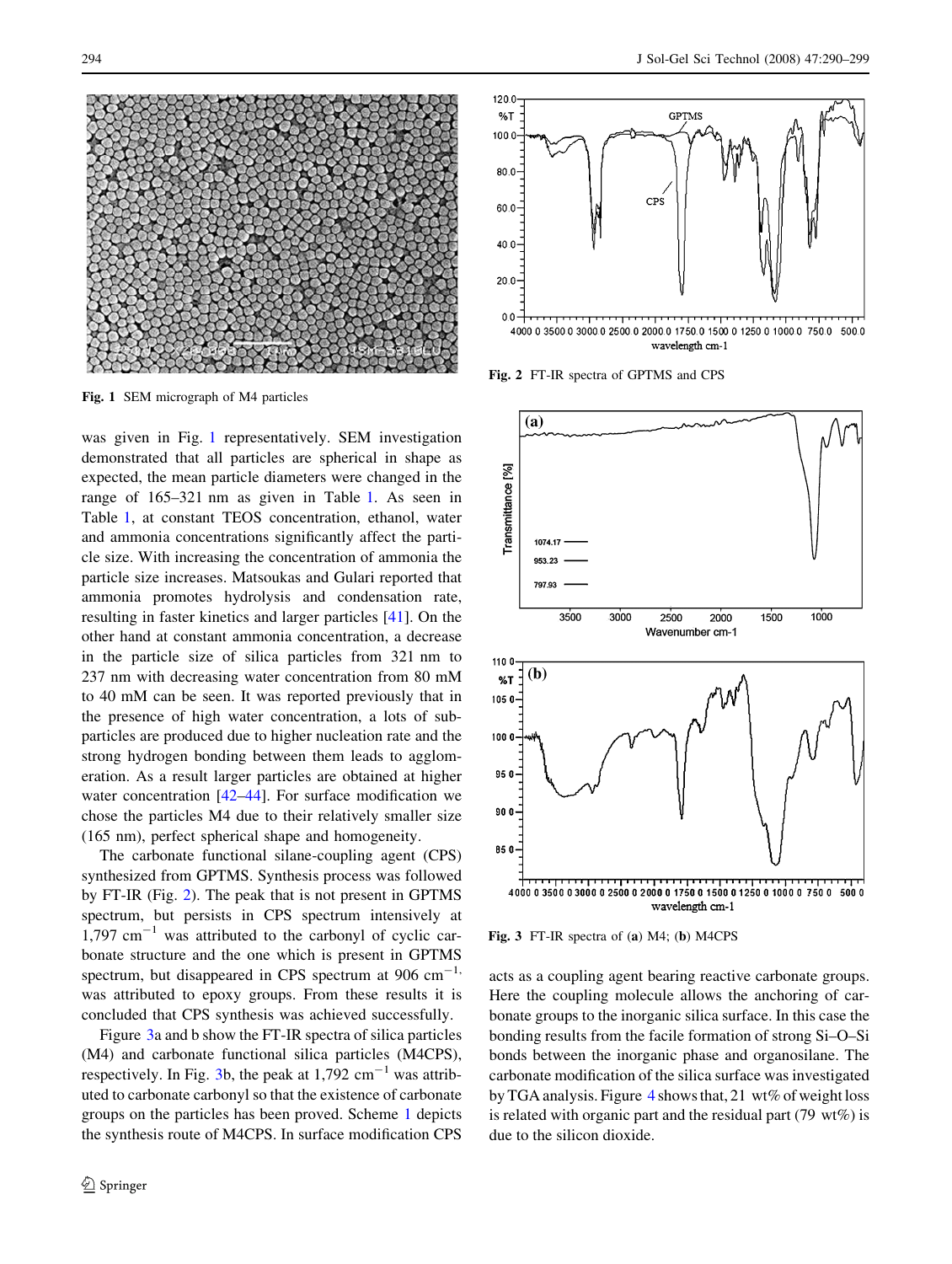<span id="page-5-0"></span>



Fig. 5 FT-IR spectra of ESBO and CSBO



Fig. 6 FT-IR spectrum of CPPG

On the other hand, the carbon dioxide addition to ESBO and PPG-DGE oxirane groups were followed and characterized by FT-IR (Figs. 5 and 6) and  $^{13}$ C-NMR (Fig. [7](#page-6-0)), respectively. Scheme [2](#page-3-0) depicts the synthesis route of CSBO and CPPG resins. As can be seen from Fig. 5 the adsorption band at  $1,805$  cm<sup>-1</sup> was attributed to cyclic carbonate group and the ones at 817 and 841  $\text{cm}^{-1}$  were attributed to epoxy group, that means all epoxy groups were converted into cyclic carbonate structure. In addition in Fig. 6, the characteristic peak for cyclic carbonate functionality was observed at  $1,800 \text{ cm}^{-1}$ . Figure [7](#page-6-0) shows the 13C-NMR spectra of the CPPG resin. Three peaks are evident in the  $^{13}$ C-NMR spectra, an increase in the intensity of the peak at 155 ppm from carbonyl carbon of cyclic carbonate and decrease in the intensity of the peaks at 44 and 52 ppm from carbon atoms of epoxy structure prove a successfully synthesized of cyclic carbonate resin (CPPG)[[33\]](#page-9-0).

A total of 10 different coating formulations were prepared by mixing appropriate amounts of carbonate resins with amine crosslinker. In the formulations CSBO resin and CSBO-CPPG resin mixture (50:50 wt%) were used to obtain organic matrix. To overcome poor dispersion of silica particles in the hydrophobic CSBO resin, mixture comprised of CSBO and CPPG with equal weight ratios were prepared. Single phase resin mixture were prepared and used in the formulations. Non-isocyanate polyurethane nanocomposite coatings on aluminum panels were prepared by thermal curing method and characterized. The feed compositions are collected in Table [2.](#page-3-0)

The thermal properties of the hybrid coatings were characterized by DSC and TGA analyses. In Fig. [8a](#page-6-0), b the DSC thermograms can be seen and evaluated data were listed in Table [3.](#page-6-0) As it is shown in Fig. [8](#page-6-0)a, the CSBO based coating have a single  $T_g$  around  $-15.2$  °C and a narrow endotherm at  $60.7$  °C. The melting peak can be attributed to the orientation of fatty acid units in the structure. The incorporation of silica does not make significant effect on  $T_g$  and  $T_m$  values. However as seen in Table [3](#page-6-0), the  $T_g$ values of silica containing CSBO-CPPG based coatings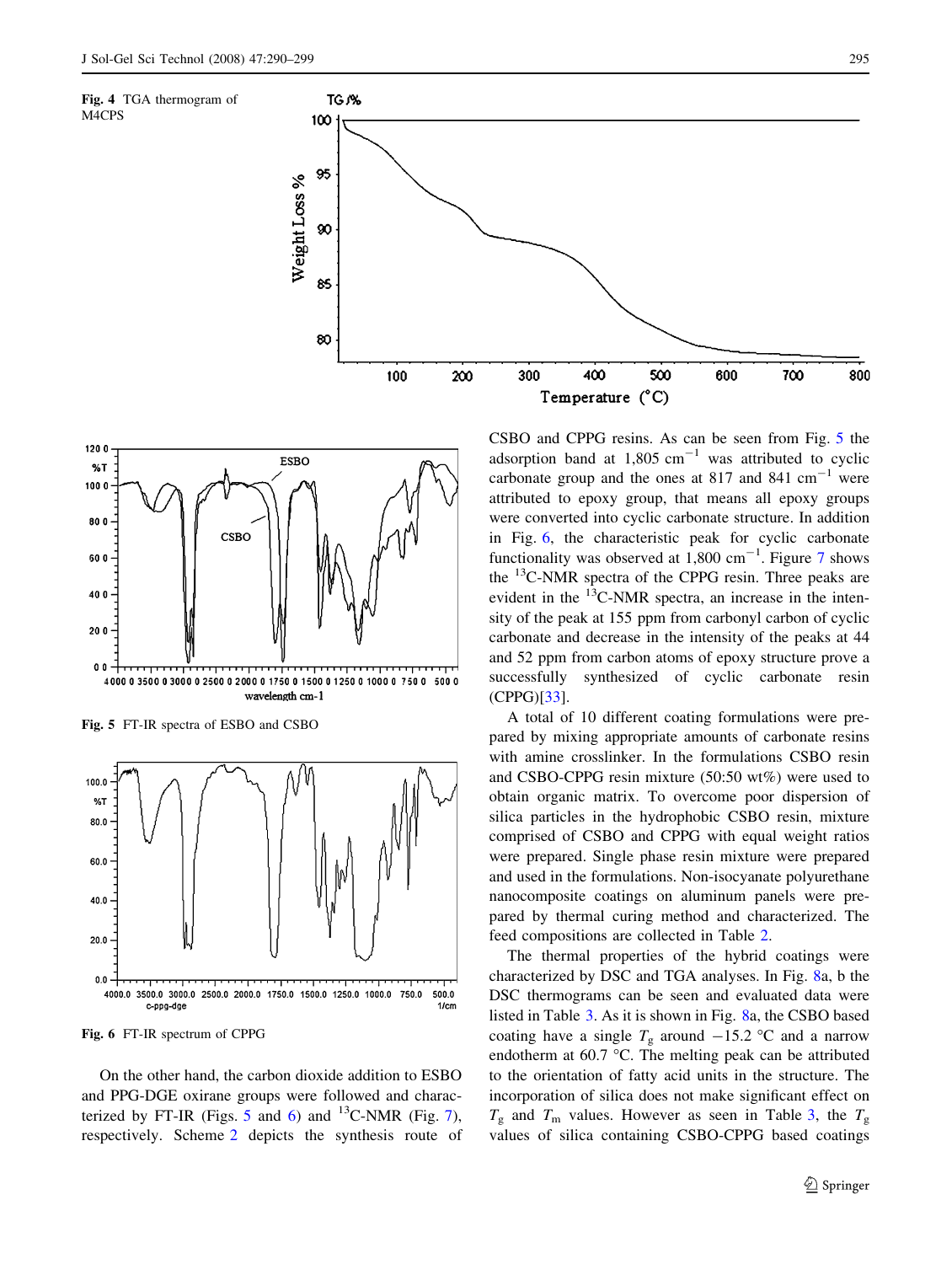

<span id="page-6-0"></span>





Fig. 8 DSC curves for (a) CSBO based nanocomposite and (b) CSBO-CPPG based nanocomposite coatings

Table 3 DSC analysis of CSBO and CSBO-CPPG based nanocomposite coatings

|             | $T_{\rm g}$ (°C) | $T_{\rm m}$ (°C) | $\Delta H$ melting $(J/g)$ |
|-------------|------------------|------------------|----------------------------|
| $CSBO-0$    | $-15.2$          | 60.7             | 0.079                      |
| $CSBO-2$    | $-15.4$          | 63.3             | 0.196                      |
| $CSBO-4$    | $-15.7$          | 60.0             | 0.041                      |
| CSBO-CPPG-0 | 13.3             | 63.1             | 0.649                      |
| CSBO-CPPG-2 | 18.6             | 60.1             | 0.155                      |
| CSBO-CPPG-4 | 18.9             | 59.5             | 0.119                      |

shifts 5  $\degree$ C approximately from 13  $\degree$ C to 18  $\degree$ C. Moreover, the CSBO and CPPG resin mixture shows only single  $T<sub>g</sub>$ which demonstrates the compatibility of two resins. For CSBO-CPPG based coatings, the decrease in  $\Delta H$  (enthalpy of melting) shows that the crystallinity may be influenced strongly by the silica amount.

TGA analyses were conducted for the formulation, which contains 0, 1, and 4% (wt) silica particles in air atmosphere. The evaluations of the thermograms are shown in Table [4.](#page-7-0) One can see that all samples exhibited 5 wt% weight loss between 125  $\degree$ C and 170  $\degree$ C. This could result from evaporation of alcohol or moisture adsorbed on silica particles and the excess amount of BDA and pyridine used while curing. On the other hand, the formulations, which consist of only CSBO, are degraded at single step, whereas the formulations consist of CSBO-CPPG are degraded in a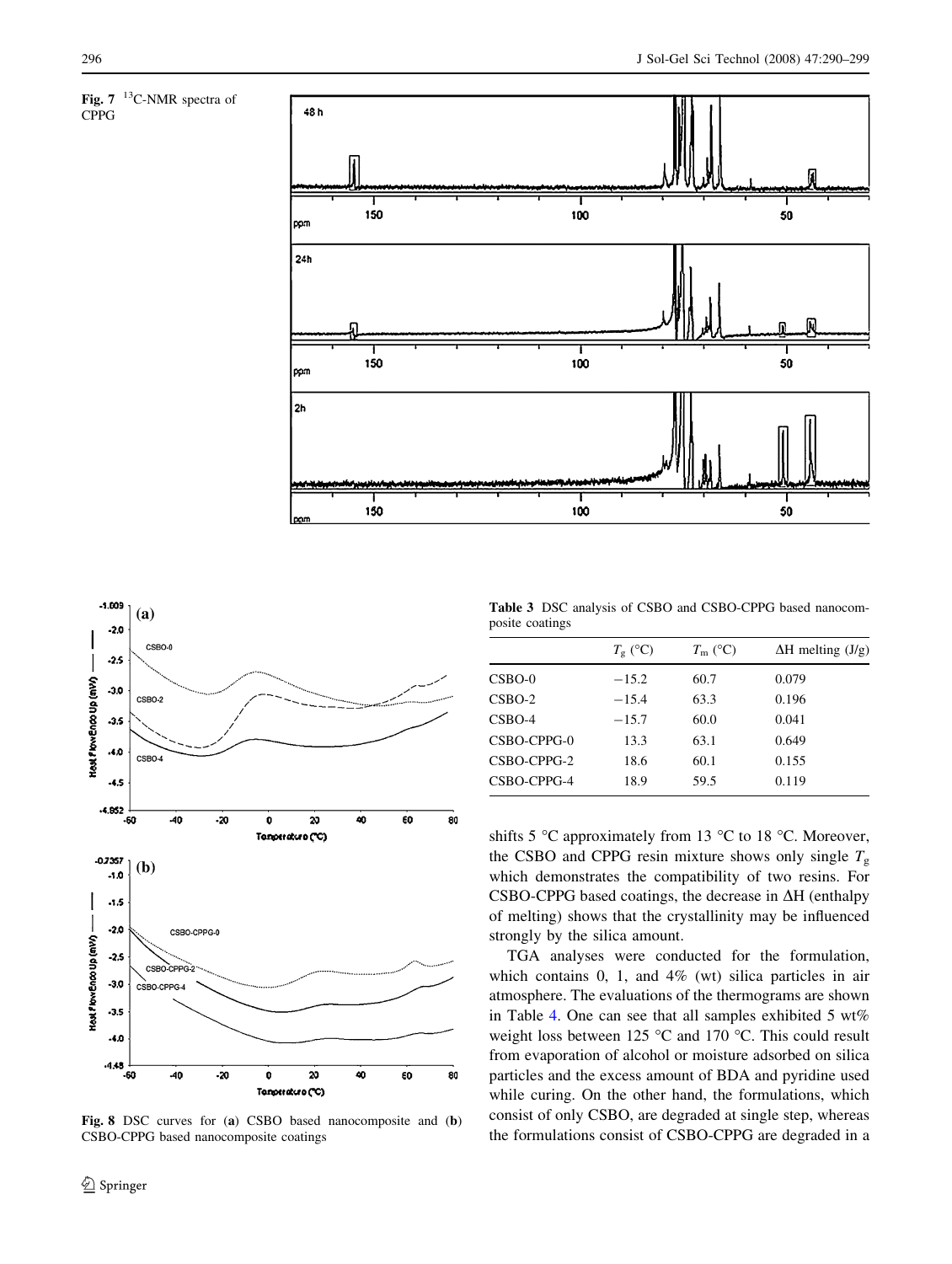### <span id="page-7-0"></span>Table 4 TGA analyses of free films

|             | 5 wt $%$<br>weight<br>loss (°C) | Max<br>weight<br>$loss$ ( $^{\circ}$ C) | 2nd<br>weight<br>loss (°C) | Char<br>yield $(\%)$ |
|-------------|---------------------------------|-----------------------------------------|----------------------------|----------------------|
| $CSBO-0$    | 125                             | 345                                     |                            | 0.4                  |
| $CSBO-1$    | 120                             | 345                                     |                            | 1.3                  |
| $CSBO-4$    | 125                             | 350                                     |                            | 3.2                  |
| CSBO-CPPG-0 | 145                             | 330                                     | 435                        | $\theta$             |
| CSBO-CPPG-1 | 170                             | 360                                     | 435                        | 1.6                  |
| CSBO-CPPG-4 | 145                             | 370                                     |                            | 3.0                  |

two-step manner. Neat CSBO coating is degraded at 345 °C and CSBO-CPPG coating is degraded at 330 and 435 °C. It is assumed that, the first weight loss at 330 °C belongs to CSBO units while the second weight loss at 435 °C may be due to the CPPG structure  $[45]$  $[45]$ . The maximum weight loss temperature for 4 wt% silica particles containing CSBO is shifted to  $350$  °C. Furthermore, though CSBO-CPPG-0 degrades in two steps, CSBO-CPPG-4 degrades interestingly in a single step. The positive effect of modified silica particles on single step degradation of CSBO-CPPG system could be explained in such a way that PPG chains are able to disperse particles in the medium throughout the interactions between ether linkages and silanol groups. The compatibility of the CPS, CSBO and CPPG system increases. Therefore better interaction on the molecular level was attained after crosslinking reaction. Eventually, the maximum weight loss at 330  $\degree$ C was raised to 370  $\degree$ C.

Figure 9a, b show the trend of tensile strength, elongation at break and Young modulus of CSBO and CSBO-CPPG based PU nanocomposite coatings. The evaluated data was listed in Table 5. Young's modulus and stress at break of CSBO formulations increased up to 2 wt% silica content, but decreased with the addition of 4 wt%. Silica content has no considerable effect on elongation at break. This material shows stronger and harder properties with increasing silica content. However with further increase in silica content, silica aggregates makes the coating brittle. In the formulations prepared by CSBO-CPPG, while silica has no effect on Young's modulus, it increased elongation. It is assumed that the compatibility between silica and polypropylene glycol structure is higher than soy bean oil based resin. Silica particles disperse better in the CSBO-CPPG resin and they behaves as a filling material by increasing the impact strength of the coating. Overall, more durable and ductile materials were achieved.

The coated aluminum panels were subjected to performance tests, which are gloss, Taber abrasion, impact, cupping, cross-cut and MEK rubbing. These results are shown in Table [6.](#page-8-0) Each result reported is an average of four separate measurements performed. After impact and



Fig. 9 Stress–Strain data for (a) CSBO and (b) CSBO-CPPG free films

Table 5 Stress–strain analysis of coatings

|              | Young<br>modulus, MPa | Stress at<br>break, MPa | $%$ Elongation |
|--------------|-----------------------|-------------------------|----------------|
| $CSBO-0$     | 5.31                  | 2.87                    | 11.12          |
| $CSBO-05$    | 6.43                  | 3.93                    | 10.21          |
| $CSBO-1$     | 8.34                  | 4.01                    | 9.60           |
| $CSBO-2$     | 9.66                  | 6.25                    | 11.06          |
| $CSBO-4$     | 3.97                  | 3.87                    | 9.75           |
| CSBO-CPPG-0  | 2.90                  | 2.77                    | 15.26          |
| CSBO-CPPG-05 | 2.39                  | 2.77                    | 20.73          |
| CSBO-CPPG-1  | 2.25                  | 2.79                    | 20.61          |
| CSBO-CPPG-2  | 2.29                  | 3.27                    | 22.61          |
| CSBO-CPPG-4  | 3.29                  | 4.03                    | 22.08          |

cupping tests applied on coated panels, no damage could be seen on coatings. In cupping tests, at the moment that the Aluminum panels itself begins to break off, the polymeric coating stays still. This would indicate that films tend to be hard and strong [[14\]](#page-9-0). The cross-cut adhesion experiments showed that 100% adhesion was reached for all coating compositions. As can be seen in Table 4, the gloss of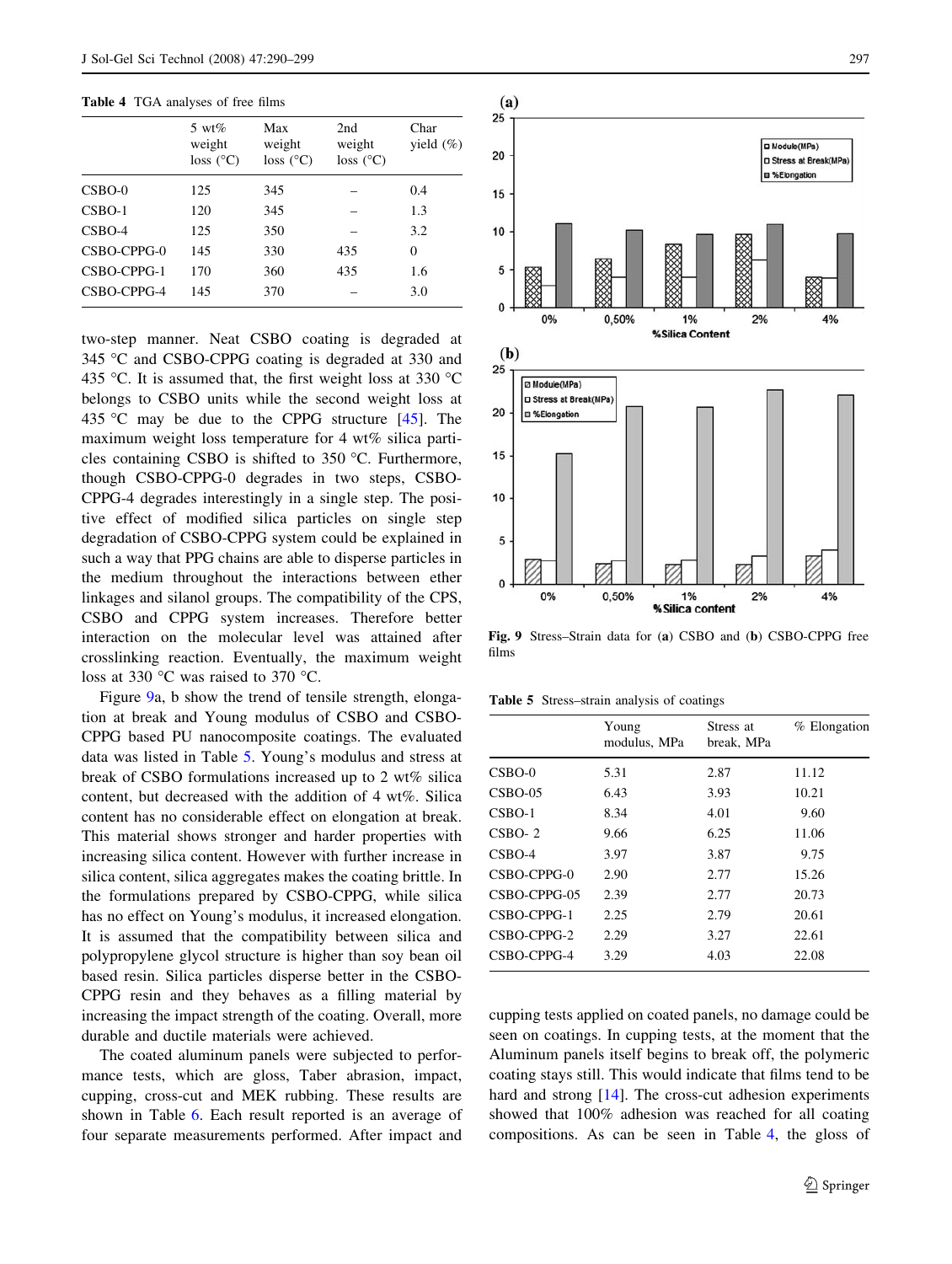<span id="page-8-0"></span>

| <b>Table 6</b> Physical and<br>mechanical characterizations<br>of coatings |              | Gloss<br>$(20^{\circ})$ | Taber<br>abrasion <sup>a</sup> | Impact<br>strength <sup>b</sup> | Cupping   | Cross-<br>cut | MEK<br>rubbing |
|----------------------------------------------------------------------------|--------------|-------------------------|--------------------------------|---------------------------------|-----------|---------------|----------------|
|                                                                            | $CSBO-0$     | 82                      | $6.5 \pm 0.3$                  | No damage                       | No damage | 5B            | 200            |
|                                                                            | $CSBO-05$    | 75                      | $6.0 \pm 0.3$                  | No damage                       | No damage | 5B            | 300            |
|                                                                            | $CSBO-1$     | 65                      | $6.1 \pm 0.2$                  | No damage                       | No damage | 5B            | 330            |
|                                                                            | $CSBO-2$     | 64                      | $5.7 \pm 0.2$                  | No damage                       | No damage | 5B            | 350            |
|                                                                            | $CSBO-4$     | 48                      | $6.0 \pm 0.1$                  | No damage                       | No damage | 5B            | $400+$         |
|                                                                            | CSBO-CPPG-0  | 51                      | $21 \pm 0.2$                   | No damage                       | No damage | 5B            | 80             |
|                                                                            | CSBO-CPPG-05 | 71                      | $16.6 \pm 0.4$                 | No damage                       | No damage | 5B            | 100            |
| <sup>a</sup> mg weight loss for 100 cycle                                  | CSBO-CPPG-1  | 76                      | $15.3 \pm 0.3$                 | No damage                       | No damage | 5B            | 120            |
|                                                                            | CSBO-CPPG-2  | 75                      | $7 \pm 0.4$                    | No damage                       | No damage | 5B            | 180            |
| <sup>b</sup> Dropping 1 kg weight over<br>l m                              | CSBO-CPPG-4  | 70                      | $12.9 \pm 0.2$                 | No damage                       | No damage | 5B            | 190            |

1 m

coatings, for CSBO formulations taken at 20° decreases steadily with increasing silica content, whereas the measured values for CSBO-CPPG resin combinations increased up to 1 wt% silica content. At higher contents, gloss does not affected appreciably. For CSBO system the decrease in gloss may be attributed to phase separation between silica particles and organic coating.



Fig. 10 SEM images of (a) CSBO-CPPG-1 and (b) CSBO-1 films

The solvent resistance of coatings was also examined by performing MEK rubbing test. CSBO coatings with 4 wt% silica content were unaffected by 400 double rubs. As can be seen in Table 6, CSBO coating resistance to MEK double rubs increase with silica contents. MEK rub resistance may also give an some indication of the degree of curing of a coating.

In Taber abrasion tests silica could not significantly affect the abrasion resistance of CSBO system. However, an increase in abrasion resistance of CSBO-CPPG system up to 2 wt% silica was observed, afterwards the resistance decreased again.

Figure 10a, b show the surface morphology of the hybrid material; CSBO-CPPG-1, and CSBO-1, respectively. SEM analyses of composite materials showed that, soybean oil based polyurethane fails to disperse the silica particles comparing to CPPG based one. The aggregation and phase separation can be seen in the case of CSBO based polyurethane–silica coating.

# 4 Conclusions

In this paper, environmentally friendly polyurethane–silica nanocomposite coatings were developed. The silica particles about 150–200 nm in size were prepared successfully. In addition, the synthesis of cyclic carbonate functional alkoxysilane (4-((3-(trimethoxysilyl)propoxy)methyl)-1,3 dioxolan-2-one, CPS) was reported firstly in this paper. CPS was used to modify the surface of silica particles and used as a coupling agent to improve the compatibility of the organic phase and silica particles. The nonisocyanate based polyurethane/silica nanocomposite coatings based on cyclic carbonate functional soybean oil and polypropylene glycol resins were prepared and their coating performance was investigated. No demage was observed in the impact strength of the coatings. The gloss of CSBO based coatings, decreased steadily with increasing silica content and